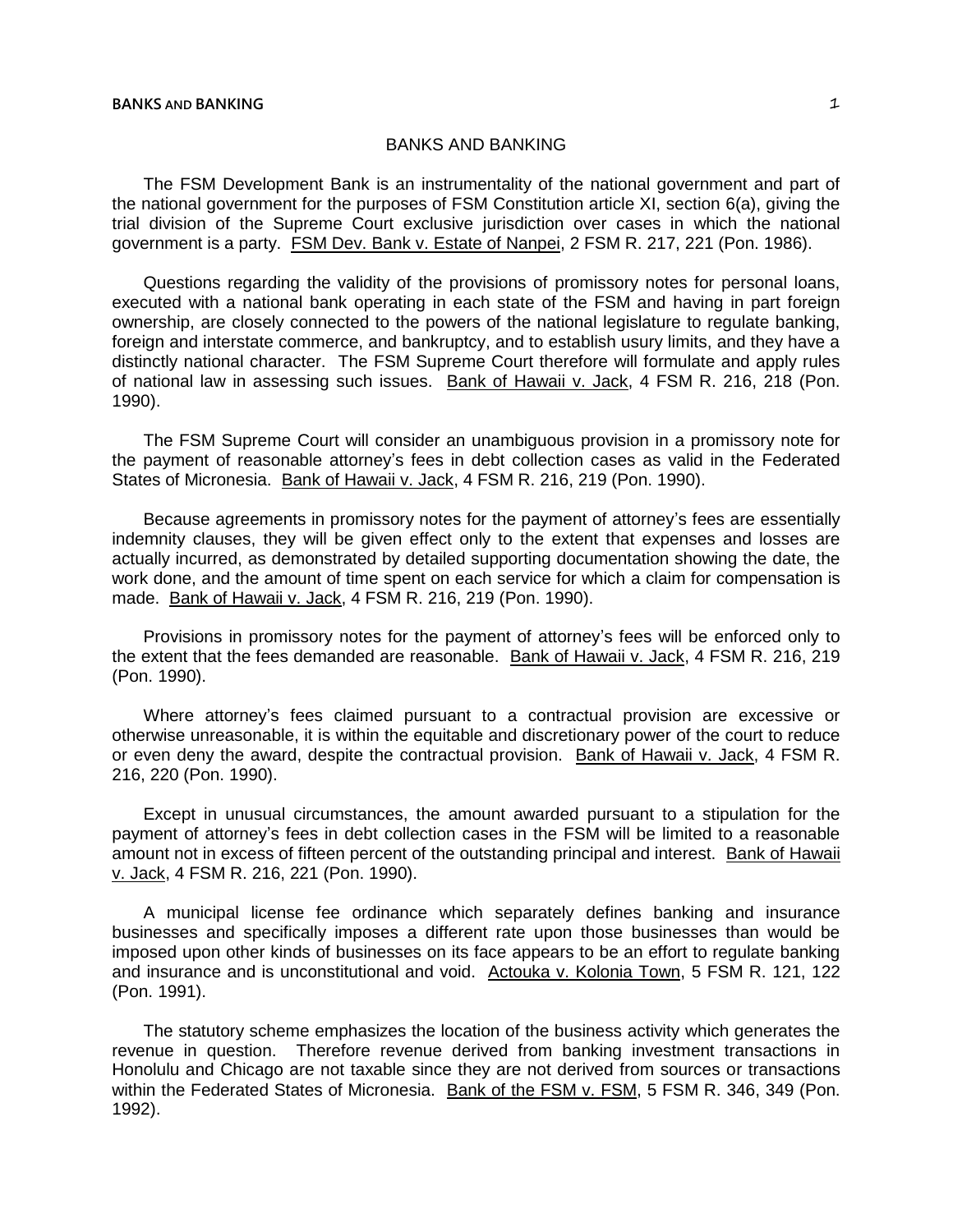5, 8 (Pon. 1993).

The context of Chapter 5 of Title 29 requires that the term "bank" be understood to mean bank branch when used in 29 F.S.M.C. 502 and 504. Therefore scrutiny for license qualifications and payment of license fees are to be on a per branch basis. Bank of the FSM v. FSM, 6 FSM R. 5, 8 (Pon. 1993).

A financial institution, such as a credit union, that holds money from depositors does have an on-going fiduciary duty to its depositors. Wakuk v. Kosrae Island Credit Union, 7 FSM R. 195, 197 (Kos. S. Ct. Tr. 1995).

An instrument that is not a promissory note because it fails to contain words of negotiability may still be enforceable as a contract between the parties. Nanpei v. Kihara, 7 FSM R. 319, 323 (App. 1995).

When a bank requires, as a condition of the loan, that a borrower have his employer make the loan repayments out of the borrower's paycheck the borrower's employer is acting as the agent of the borrower. Bank of the FSM v. O'Sonis, 8 FSM R. 67, 69 (Chk. 1997).

The FSM Development Bank is authorized to engage in all banking functions that will assist the economic advancement of the Federated States of Micronesia. FSM Dev. Bank v. Mudong, 10 FSM R. 67, 71 (Pon. 2001).

30 F.S.M.C. 104 does not require the FSM Development Bank to provide technical assistance to persons the bank loans money to, but simply permits it to provide such assistance. The bank has no duty to provide technical assistance. FSM Dev. Bank v. Mudong, 10 FSM R. 67, 76 (Pon. 2001).

The statute, 30 F.S.M.C. 104, does not impose a duty upon the FSM Development Bank to provide technical assistance to debtors to whom it has already made a loan, nor to assignees of those debtors. Nor does it give rise to a private cause of action. FSM Dev. Bank v. Mudong, 10 FSM R. 67, 76-77 (Pon. 2001).

Generally, money deposited in a bank account is a debt that the bank owes to the depositor ─ the bank is obligated to repay the money to the depositor, either on demand or at a fixed time. Money deposited in a bank account is thus not property mortgaged to the bank. Bank of the FSM v. Asugar, 10 FSM R. 340, 342 (Chk. 2001).

Banks generally have a common law right to a setoff against depositors. Bank of the FSM v. Asugar, 10 FSM R. 340, 342 (Chk. 2001).

When a bank has a contractual right to setoff because the promissory note contains a provision granting the bank a right to setoff and in that provision, the borrowers authorize the bank=s use of setoff, and the borrowers are on notice that if payments are not made that the bank may exercise a setoff against the borrower's bank deposits. And when the note provides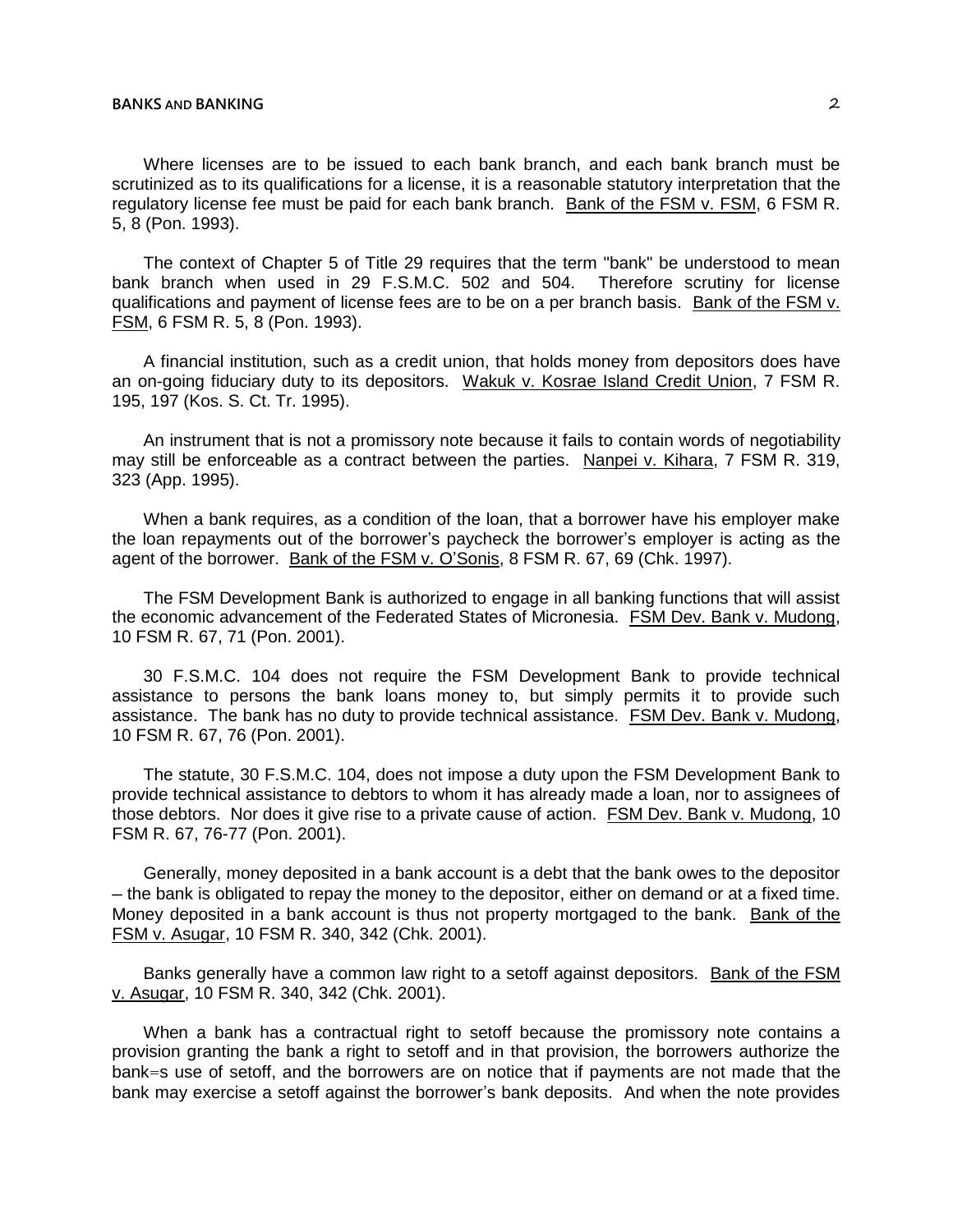### **BANKS** AND **BANKING**  $\overline{3}$

that the bank may forgo or delay enforcing any of its rights or remedies without losing them, the bank was within its rights to setoff sums in the borrowers' bank accounts against the monthly payments as each became due and remained unpaid instead of declaring the loan in default and accelerating payment of the entire amount. Bank of the FSM v. Asugar, 10 FSM R. 340, 342 (Chk. 2001).

30 F.S.M.C. 104(b) does not create a duty for the FSM Development Bank to provide technical assistance, but rather authorizes the FSM Development Bank to provide such assistance as a part of its functions. FSM Dev. Bank v. Ifraim, 10 FSM R. 342, 345 (Chk. 2001).

An irrevocable standby letter of credit provides the same security as a commercial letter of credit, as it provides a guarantee of payment in the event that a party does not perform according to a contract's terms. A time certificate of deposit for the amount of performance of a contract, with possession of the certificate surrendered to the state, would also provide the state with full security and evidence of funds available. Nagata v. Pohnpei, 11 FSM R. 265, 272 (Pon. 2002).

When the lender bank was in charge of the disbursement of the loan proceeds and when the contract language provided that no loan proceeds would be disbursed until the bank had received evidence that all labor and materials have been paid for, the bank assumed the duty under the agreement not to disburse loan proceeds until it had received verification that the suppliers had been paid. When, if the bank had met its commitment in this regard, it would have been impossible for the project to be completed without the suppliers being fully paid, the suppliers were as a matter of law intended third-party beneficiaries of the loan agreement. In such a case, the third-party may enforce the contract against the promisor. The bank's promise not to disburse loan proceeds until it had received confirmation that the suppliers had been paid, is enforceable against the bank. Adams v. Island Homes Constr., Inc., 12 FSM R. 234, 239-40 (Pon. 2003).

The stated purpose of the FSM Development Bank under 30 F.S.M.C. 104(1) is to assist in the Federated States of Micronesia's economic advancement. Adams v. Island Homes Constr., Inc., 12 FSM R. 348, 353 (Pon. 2004).

Under 30 F.S.M.C. 104(2), the Development Bank does not have a duty to provide technical support for the project for which the money was loaned because 30 F.S.M.C. 104 does not confer a private cause of action, and the Bank does not have a duty under this statute to provide technical assistance to debtors to whom it has already made a loan. FSM Dev. Bank v. Jonah, 13 FSM R. 522, 523 (Kos. 2005).

The Constitution does not contain a right of privacy or financial or business privilege in bank records emanating from Article IV, Section 5 of the FSM Constitution. FSM Dev. Bank v. Adams, 14 FSM R. 234, 247 (App. 2006).

Congress has the express power to regulate banking, but it has not legislated in the area of bank customer confidentiality. FSM Dev. Bank v. Adams, 14 FSM R. 234, 247 (App. 2006).

The general rule appears to be that there exists no common law privilege with respect to bank customer information, but a court should indulge in a careful balancing of the right of civil litigants to discover relevant facts, on the one hand, with the right of bank customers to maintain reasonable privacy regarding their financial affairs, on the other. FSM Dev. Bank v. Adams, 14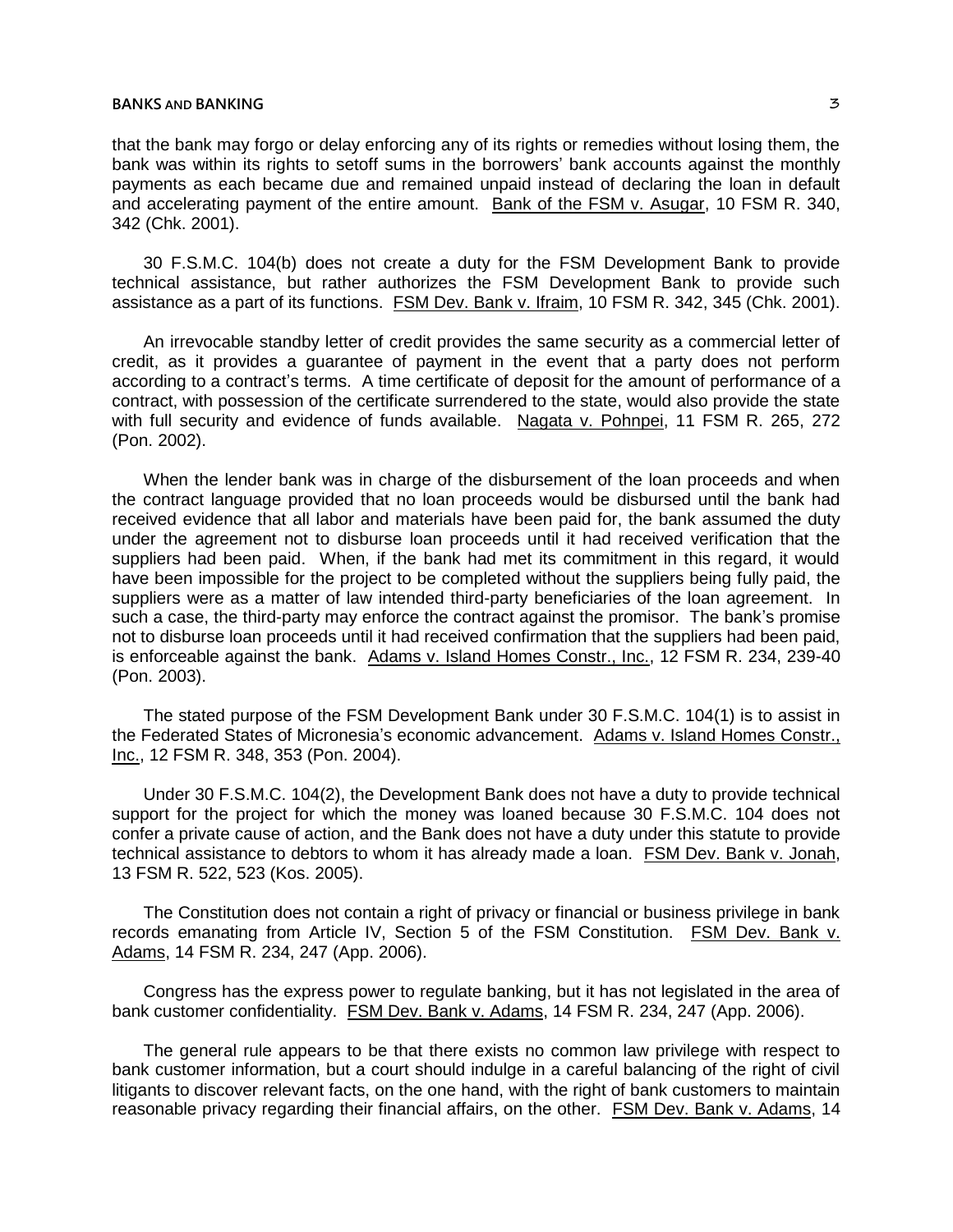### **BANKS** AND **BANKING**  $\overline{4}$

FSM R. 234, 247 (App. 2006).

The Foreign Investment Act of 1997 establishes a system of Categories of economic sectors for the purposes of implementing the FSM policy to welcome foreign investment in all sectors of the FSM economy. Three of these categories are made up of economic sectors that are of special national significance and therefore fall within the national government's jurisdiction in respect of foreign investment regulation. The first is the National Red List. No foreign investment is permitted in the activities specified on this list, which includes the minting of money and arms manufacture. The second is the National Amber List. Banking (other than as defined in Title 29 of the FSM Code) and insurance are included on this list. Certain criteria specified in the FSM Foreign Investment Regulations must be met before investment is permitted in these areas. A third category of activities that fall within the jurisdiction of the national government appear on the National Green List. Helicopter Aerial Survey Pty., Ltd. v. Pohnpei, 15 FSM R. 329, 333-34 (Pon. 2007).

The Investment Development Fund was created with money appropriated by the United States. The Federated Development Authority administers the IDF. The FSM Development Bank, pursuant to the FDA's direction, is responsible for administering all IDF loans and IDF money is restricted to financing development projects. Although each state has an earmarked subaccount within the IDF (there is also a private-sector reserve subaccount) and any state may propose a project to be financed from its earmarked subaccount, loans from these subaccounts must be approved by the FDA, and by the Development Bank. Thus, IDF funds are not a state's property, to do with as it chooses. FSM Dev. Bank v. Arthur, 15 FSM R. 625, 634 (Pon. 2008).

The FSM Development Bank, in administering an IDF loan, is statutorily an agent of the Federated Development Authority and of the Investment Development Fund, not of the State of Pohnpei, even though the loan funds came from Pohnpei's earmarked subaccount. The mere fact that Pohnpei's approval was also needed if the loan funds came from the subaccount earmarked for Pohnpei, is not enough to make the Bank Pohnpei's agent because, by statute, the IDF, not the State of Pohnpei, profits from the repayment of an IDF loan since all repayments of principal and interest and penalties on loans made from the Fund, all cash assets recovered on loans made from the Fund, and all fees, charges, and penalties collected in relation to administration of the Fund must be deposited into the Fund and the money deposited into the Fund is then available for lending to other entrepreneurs or developers, who are the ultimate beneficiaries of any loan repayment. FSM Dev. Bank v. Arthur, 15 FSM R. 625, 634-35 (Pon. 2008).

Whenever a bank lends money, it always assumes a risk that the borrower will not repay it. The bank tries to manage or lessen its risk by requiring certain information about the borrower and the money's intended use and by evaluating that information before any money is lent. Even if satisfied that the borrower is creditworthy, a bank may also lessen its risk by attaching certain conditions to the loan and by acquiring a security interest in the borrower's collateral. Bank of the FSM v. Truk Trading Co., 16 FSM R. 281, 286 (Chk. 2009).

When the statute of limitations has expired on all loan instalment payments that became due before July 20, 2001 and when only two instalment payments were due after that date, the lender is, as a matter of law, entitled to judgment for only those two payments. FSM Dev. Bank v. Chuuk Fresh Tuna, Inc., 16 FSM R. 335, 338 (Chk. 2009).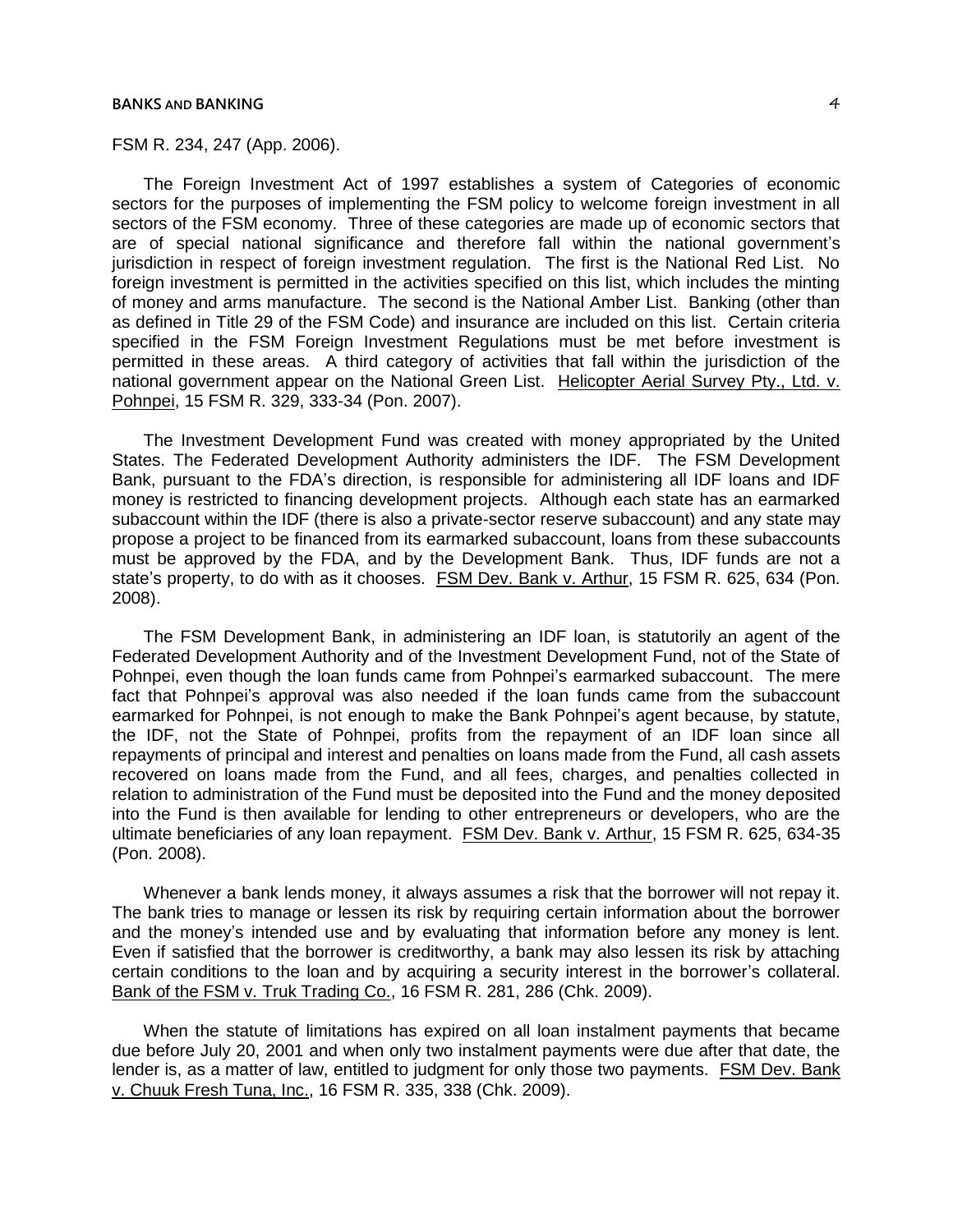It is a corporation's usual practice to deposit checks payable to it in a bank account Given this consideration, when a person is asked to cash a check bearing a corporate endorsement he is put on his guard and should verify that the endorsement is authentic, and should take the necessary steps to make certain that the person attempting to cash the check is authorized to do so by the payee corporation. Individual Assurance Co. v. Iriarte, 16 FSM R. 423, 440 (Pon. 2009).

Funds in the Investment Development Fund are owned and administered exclusively by the FSM government and are thus not "U.S. funds" but are FSM funds. Arthur v. Pohnpei, 16 FSM R. 581, 589-90 (Pon. 2009).

The Investment Development Fund was created by an enactment of the FSM Congress, and thus was an instrumentality of the FSM national government. Arthur v. Pohnpei, 16 FSM R. 581, 590 (Pon. 2009).

Since the Federated Development Authority was an instrumentality of the national government created by an FSM Congress enactment, the presence of (uncompensated) persons, who are not national government employees on the FDA Policy Board does not make the FDA something other than a national government instrumentality. Arthur v. Pohnpei, 16 FSM R. 581, 590 (Pon. 2009).

The Investment Development Fund consists wholly of funds granted by the United States to Federated States of Micronesia for certain development projects lending, and the FSM Development Bank is charged with the administration and documentation of IDF loans. Arthur v. FSM Dev. Bank, 16 FSM R. 653, 657 (App. 2009).

The FSM Development Bank and the State of Pohnpei are not one and the same. The bank is a creature of national statute, with its duties and functions delineated. In contrast, the State of Pohnpei is a constitutionally organized state of the FSM. Arthur v. FSM Dev. Bank, 16 FSM R. 653, 659 (App. 2009).

The FSM Development Bank was not Pohnpei's agent in making the loan, in receiving the loan repayments, or in suing the guarantors when the borrower defaulted because until FSM Public Law No. 12-75 was enacted over the President's veto, Pohnpei could not even consider that any IDF funds might be its own money. If it had been Pohnpei's money, then Congress would not have had to enact a law to give it to Pohnpei. That Congress later decided to wind up IDF subaccount activity and allow the transfer of those funds to the states does not magically and retroactively relieve the guarantors of their judicially-determined liability to the bank and it does not create a new cause of action or cause a new claim to accrue upon which the plaintiffs can now sue for the first time. AHPW, Inc. v. Pohnpei, 18 FSM R. 1, 10 (Pon. 2011).

As a matter of law, no individual can ever have the apparent authority to cash a check that has a corporation as the payee, and, as a matter of law, any business that cashes such a check with a corporate payee is not engaged in a commercially reasonable business practice. Iriarte v. Individual Assurance Co., 18 FSM R. 340, 359-60 (App. 2012).

Under a plain reading of the statute, the FSM Development Bank is not required to obtain permission on a case-by-case basis before starting collection actions for Federated Development Authority loans, and the court will not broaden the statute beyond the meaning of the law as written. FSM Dev. Bank v. Tropical Waters Kosrae, Inc., 18 FSM R. 378, 380 (Kos.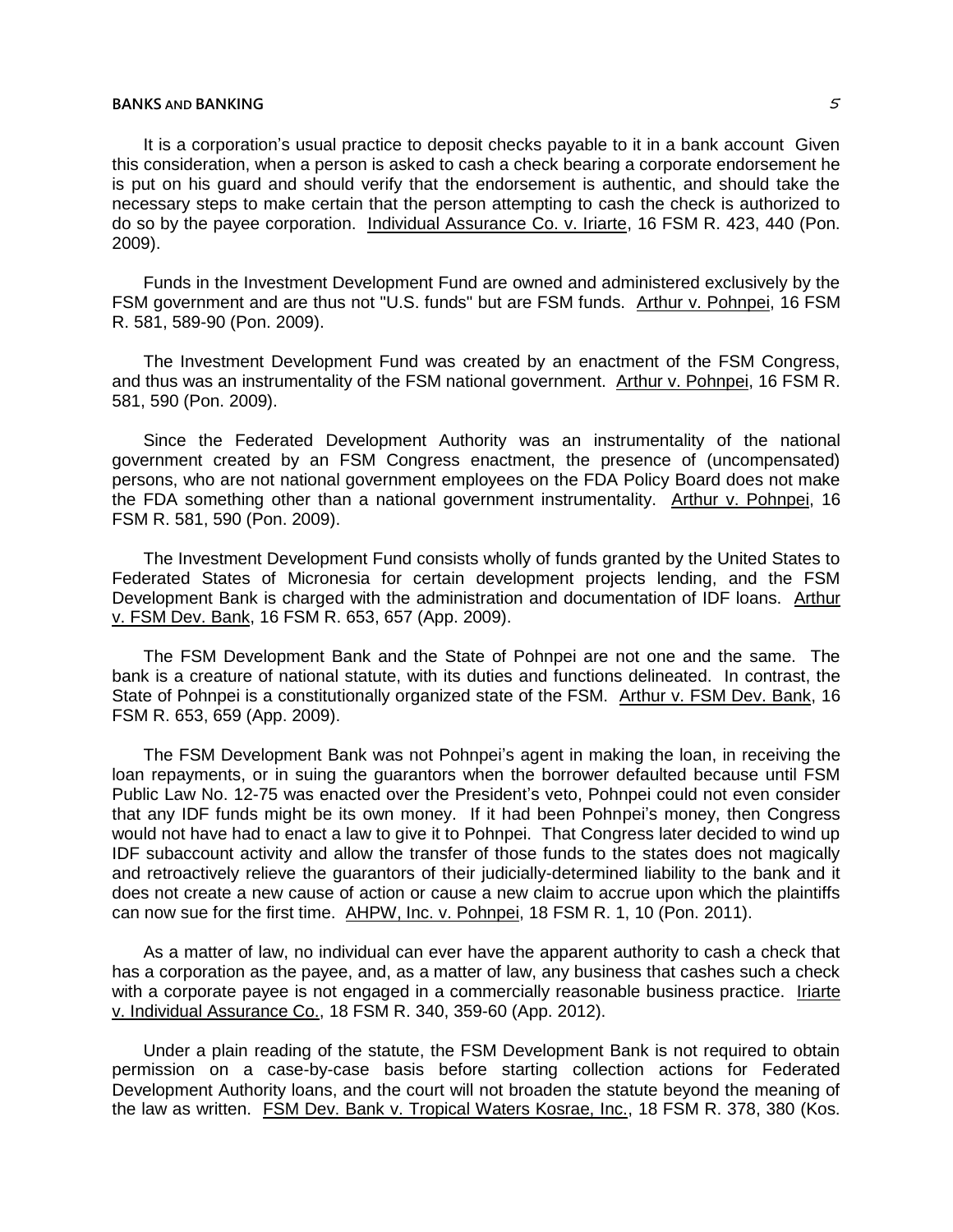2012).

A plain reading of the statutes, in context, includes a case-by-case requirement for refinancing FDA loans and by its specific inclusion excludes that requirement from collection efforts. FSM Dev. Bank v. Tropical Waters Kosrae, Inc., 18 FSM R. 378, 380 (Kos. 2012).

Even as restructured, the FSM Development Bank is still imbued solely with a public purpose because it exists and is operated solely for the public's benefit and is authorized to engage in all banking functions that will assist in the FSM's economic advancement. FSM Dev. Bank v. Ehsa, 18 FSM R. 608, 616 (Pon. 2013).

While the restructured FSM Development Bank differs from its earlier incarnation, it does not differ enough for it to be considered no longer an FSM national government instrumentality for Section 6(a) purposes because it is still imbued with a public purpose; it is still governed by a special act at title 30 of the FSM Code, rather than by the general banking statutes at title 29; there is still no private ownership of the Bank; 98.7%, of its shares are owned by the national government, making the FSM national government the shareholder that chooses the board of directors, with the exception of the Bank's president who is an ex officio member of the board and who is chosen by the other board members; the Bank is thus still under the control of the FSM national government that created it and still submits annual reports to the national government although now this is in the national government's capacity as a shareholder; and because in every fiscal year but one, Congress has appropriated funds for the restructured Bank=s use. FSM Dev. Bank v. Ehsa, 18 FSM R. 608, 617 (Pon. 2013).

The restructured FSM Development Bank is fiscally independent of the national government as are a number of other national government instrumentalities and agencies – FSM Social Security Administration; National Fisheries Corporation; FSM Telecommunications Corporation; MiCare Health Insurance; and FSM Petroleum Corporation. This fiscal autonomy removes these FSM national government instrumentalities from the national government's every day political influence and control, but these instrumentalities were created by the national government and are still under its control, first as a shareholder or the shareholder, and second since Congress can, at any time, amend the statutes that created the restructured Bank, or any of these other instrumentalities, to exert or enforce some new national policy preference. FSM Dev. Bank v. Ehsa, 18 FSM R. 608, 617 (Pon. 2013).

The FSM Development Bank exists solely for the public's benefit. It does not operate for a private purpose and it is not a profit-seeking venture. FSM Dev. Bank v. Ehsa, 18 FSM R. 608, 617 (Pon. 2013).

That the national government is not legally responsible for the FSM Development Bank's debts, does not prevent the bank from being a national government instrumentality since other national government instrumentalities have similar status. FSM Dev. Bank v. Ehsa, 18 FSM R. 608, 617 (Pon. 2013).

As befits a national government agency or instrumentality, the FSM Development Bank is exempt from any taxes (except import taxes) or assessments on its property or operations, and similar statutory provisions exist for other national government instrumentalities and agencies. FSM Dev. Bank v. Ehsa, 18 FSM R. 608, 617 (Pon. 2013).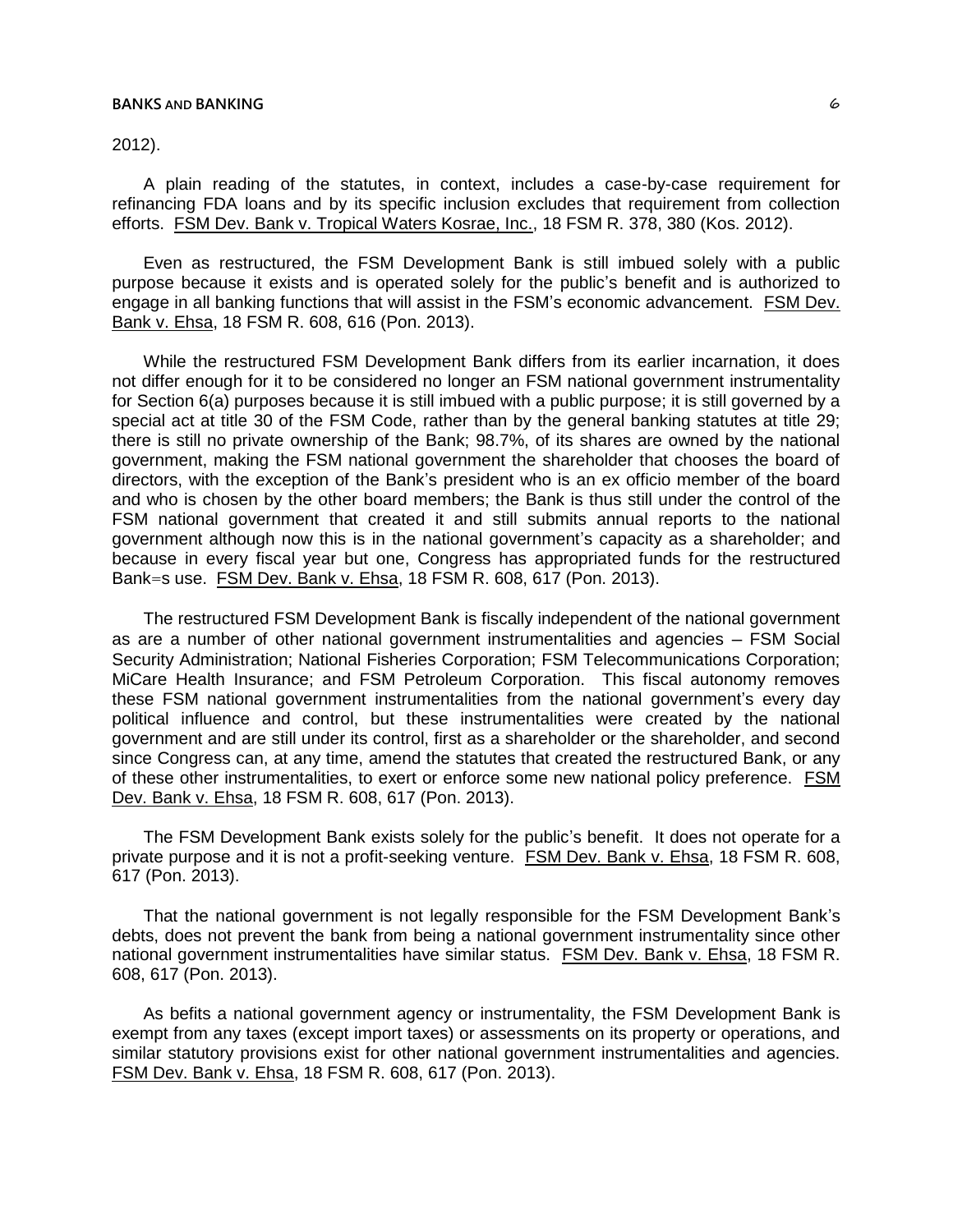# **BANKS** AND **BANKING**  $\overline{7}$

The restructured FSM Development Bank remains, regardless of the name given it and the other details of form, subject to the article XI, ' 6(a) constitutional provision and, as with similar national government instrumentalities, it should be treated as part of the national government for jurisdiction purposes because it is an organization created by the national government for a public purpose and over which the national government can exercise control when it chooses. It is not an organization that the national government merely licensed or authorized to operate for private purposes. FSM Dev. Bank v. Ehsa, 18 FSM R. 608, 618 (Pon. 2013).

Even if the FSM Development Bank were not an FSM national government agency, the FSM Supreme Court would still have subject-matter jurisdiction over the case as one between a plaintiff corporation with Chuuk and Kosrae citizenship and Pohnpei citizen defendants. FSM Dev. Bank v. Ehsa, 18 FSM R. 608, 618 (Pon. 2013).

The FSM Development Bank is not defunct because if the public law that restructured it were unconstitutional, then the previous FSM Development Bank statute would apply. FSM Dev. Bank v. Ehsa, 18 FSM R. 608, 618 (Pon. 2013).

The Constitution expressly delegates to Congress the power to regulate banking and foreign and interstate commerce. FSM Dev. Bank v. Ehsa, 18 FSM R. 608, 619 (Pon. 2013).

The Constitution's broadly-stated express grants of power to regulate banking and foreign and interstate commerce contain within them innumerable incidental or implied powers as well as certain inherent powers. These incidental and implied powers include the power to form public corporations, such as the FSM Development Bank or the FSM Telecommunications Corporation, even in the absence of the express power to do so. FSM Dev. Bank v. Ehsa, 18 FSM R. 608, 619 (Pon. 2013).

The creation of the restructured FSM Development Bank was a valid exercise of Congress's power to regulate banking and to regulate interstate and foreign commerce. Development banking is also a power of national character beyond the power of a state to control or provide and so is a national power. FSM Dev. Bank v. Ehsa, 18 FSM R. 608, 619 (Pon. 2013).

Since the making payments at the Pohnpei branch bank office was not a material part of loan agreement and since the bank provided a means so that loan payments and other services might still be made locally, the bank did not deprive the borrower of any benefit under the promissory note and, since the borrower provided no evidence showing that he did not know where or how to continue to make the required loan payments, he did not show that the bank's conduct rendered his performance under the contract difficult or impossible. Bank of Hawaii v. Susaia, 19 FSM R. 66, 71-72 (Pon. 2013).

A bank did not breach a material provision of the contract when the bank notified the borrower of the bank branch's closure and the borrower knew of alternative agents and locations of making payments due on the loan. Bank of Hawaii v. Susaia, 19 FSM R. 66, 72 (Pon. 2013).

When a promissory note, by its express terms, did not require the obligor to pay at the Pohnpei branch office but stated that payments were to be made "to our branch address above, or at any of our other branches" and the "branch address above" was "PO BOX 280, KOLONIA, POHNPEI FM 96941," under the note's terms, payment at any branch office will do. When it is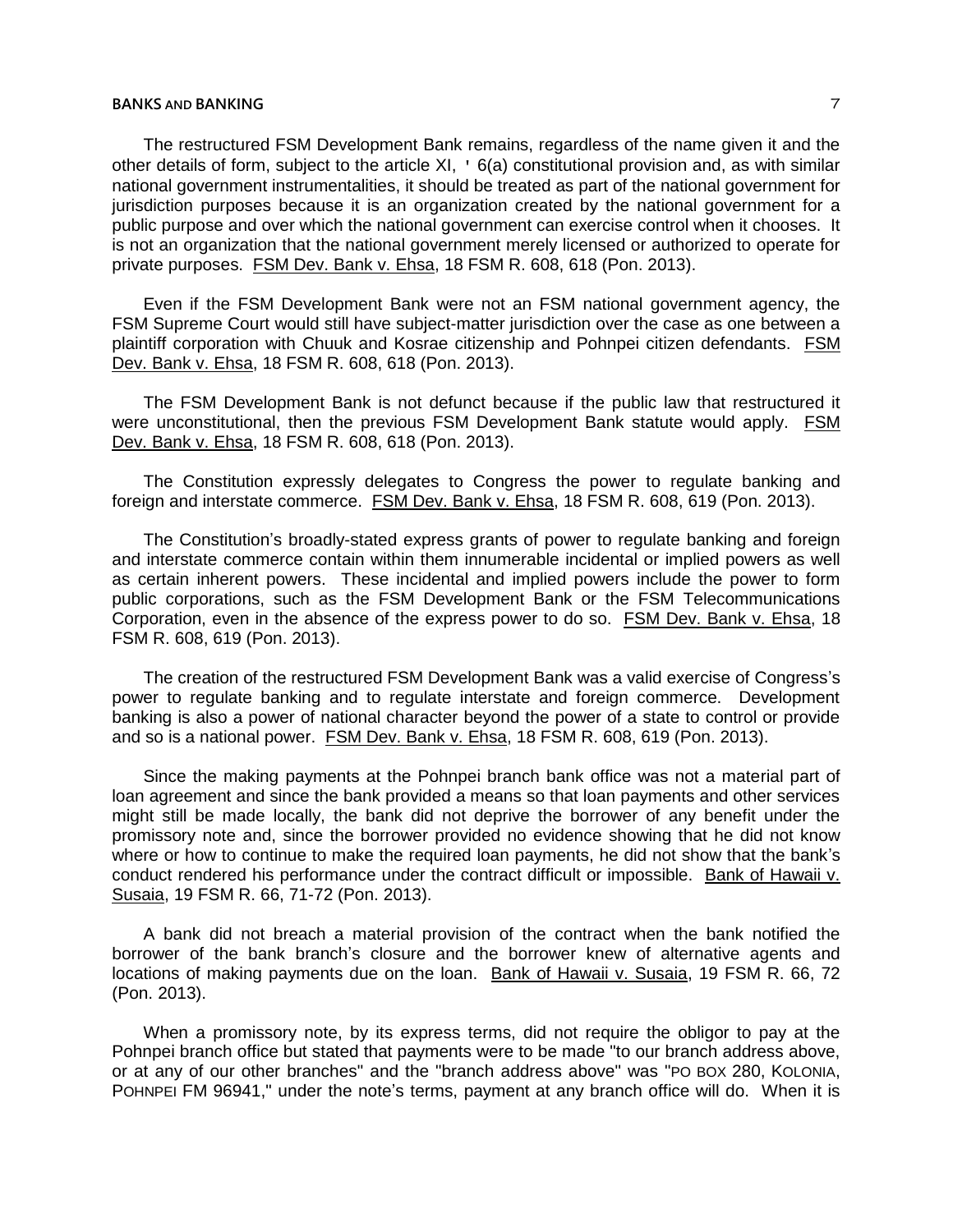undisputed that the bank still had an office on Pohnpei, the bank cannot have breached its contract by moving its office to another location on Pohnpei. Helgenberger v. Bank of Hawaii, 19 FSM R. 139, 144 (App. 2013).

Where the obligor on a promissory note is to make his payments does not relate to a matter of vital importance or go to the contract's essence since the note provides a number of options for place of payment, and since the obligor was not deprived of the benefits he expected to receive under the contract  $-$  his use of the bank's money (the loan) for a specified period of time. He knew he had an obligation to pay the bank and he knew (or should have known) where to pay and if he did not know it was his duty to find out where. Helgenberger v. Bank of Hawaii, 19 FSM R. 139, 145 (App. 2013).

A bank does not have to contact each borrower personally and negotiate separately with each borrower to get each borrower to agree to amend the note to require or to allow payment somewhere other than at the closed Pohnpei retail branch office. Helgenberger v. Bank of Hawaii, 19 FSM R. 139, 146 (App. 2013).

A borrower's duty is to repay his loan and to seek a bank office in order to make those payments. Helgenberger v. Bank of Hawaii, 19 FSM R. 139, 146 (App. 2013).

A bank does not breach its agreement with a borrower by closing its retail branch office on Pohnpei, and if it did it was not a material breach excusing performance. Helgenberger v. Bank of Hawaii, 19 FSM R. 139, 146 (App. 2013).

The FSM Development Bank is an instrumentality of the national government, and should be treated as if the national government itself is the actor. It, therefore, has an independent basis for jurisdiction under the Constitution article XI, ' 6(a) and the national forum is available to it. FSM Dev. Bank v. Estate of Edmond, 19 FSM R. 425, 433 (App. 2014).

The FSM Development Bank may fully adjudicate many matters in the national court until land is at issue. At that time, unless, a separate and additional source of jurisdiction can be found, the case must be dismissed and returned to the state court, or alternately, held in abeyance until the land issue is certified. FSM Dev. Bank v. Estate of Edmond, 19 FSM R. 425, 433 (App. 2014).

Since the nation's statutes are presumed to be constitutional, a bank is not required to challenge, on a depositor's behalf, the tax lien statute's constitutionality. The bank may rely on the statute. Fuji Enterprises v. Jacob, 20 FSM R. 121, 126 (Pon. 2015).

It is not a bank's duty to challenge the tax authorities' assessment of the amount of tax due from a taxpayer depositor. It is the taxpayer's responsibility to dispute any tax assessed that it disagrees with and for the taxpayer to resolve the issue with the FSM tax authorities. It also is not the bank's responsibility to challenge the constitutionality of 54 F.S.M.C. 153 or the FSM's interpretation of that statute. Fuji Enterprises v. Jacob, 20 FSM R. 121, 126 (Pon. 2015).

As long as the notice of levy and execution from the Division of Customs and Tax Administration is regular on its face, a bank is obligated to honor it. Fuji Enterprises v. Jacob, 20 FSM R. 121, 126 (Pon. 2015).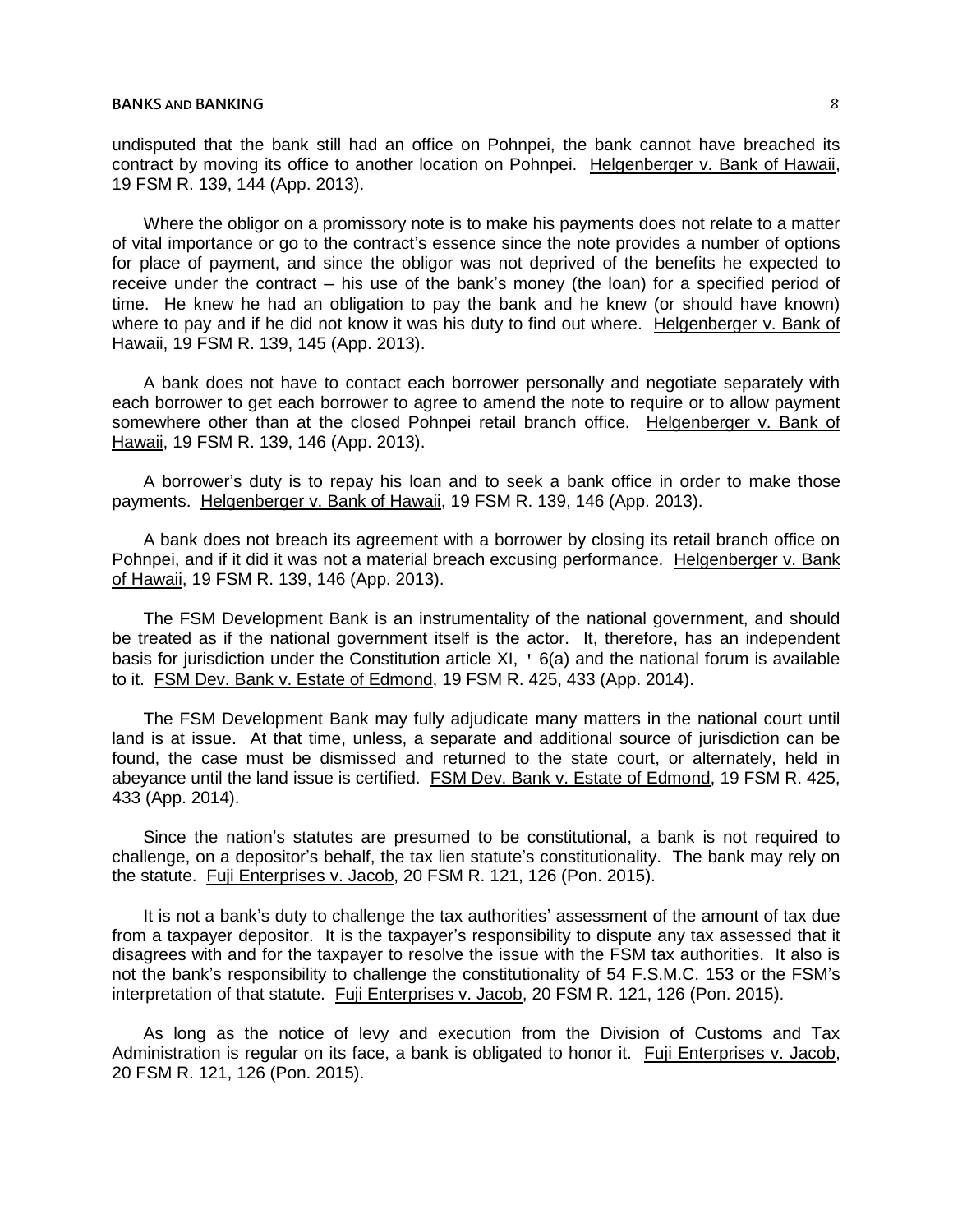# **BANKS** AND **BANKING**  $\begin{bmatrix} q \end{bmatrix}$

A bank depositor's complaint against a bank fails to state a claim on which it can obtain relief and will be dismissed when the bank honored, in conformance with 54 F.S.M.C. 153, a Division of Customs and Tax Administration Notice of Levy and Execution that was regular on its face since that is not an unauthorized withdrawal from the depositor's account or the result of the bank's negligence of any kind and since it cannot be a breach of any contract between the depositor and the bank because the bank cannot contract to violate FSM law or statutes. Fuji Enterprises v. Jacob, 20 FSM R. 121, 126 (Pon. 2015).

At the start of a typical loan repayment, the installment payments are usually not much larger than the amount of interest accrued and due. The bulk of the installment payment is then applied to interest and the remaining amount goes to reducing the principal so that at the next installment payment, if made on time, a little less is needed to pay the accrued interest and a little more can go to the reduction of principal. This does not constitute usury unless the interest rate itself is higher than permitted by statute. Salomon v. Mendiola, 20 FSM R. 138, 140-41 (Pon. 2015).

If the loan payments are late, more interest will accumulate and more of the payment will go to cover the interest and less will go to reducing the principal. Enough late payments or a missed payment and the next payment may end being applied all to accrued interest with nothing left over to apply to the principal. Salomon v. Mendiola, 20 FSM R. 138, 141 (Pon. 2015).

Title 30, which governs the FSM Development Bank, does not give rise to a private cause of action. Thus, even if the bank violated Title 30, a private party's claims based on Title 30 violations do not state a claim on which relief may be granted. Salomon v. Mendiola, 20 FSM R. 138, 141 (Pon. 2015).

Since the FSM Development Bank was formed by the national government to undertake a public purpose and is subject to its creator's control, the reconfigured FSM Development Bank constitutes a national government instrumentality within Article XI, ' 6(a), and is accorded the status equivalent to that of the national government. Ehsa v. FSM Dev. Bank, 20 FSM R. 498, 515 (App. 2016).

A loan application is an invitation by the applicant for the bank to make an offer to lend the applicant money. The bank may then decline to make an offer (deny the application) or it may make an offer (propose to lend money on certain terms), which the loan applicant may then accept (forming a contract) or reject. FSM Dev. Bank v. Gilmete, 21 FSM R. 159, 169 (Pon. 2017).

"Predatory lending" is a term generally used to characterize a range of abusive and aggressive lending practices, including deception or fraud, charging excessive fees or interest rates, making loans without regard to a borrower's ability to repay, or refinancing loans repeatedly over a short period of time to incur additional fees without any economic gain to the borrower. FSM Dev. Bank v. Gilmete, 21 FSM R. 159, 170 (Pon. 2017).

The predatory lending tort is usually either created by statute or relies on an existing statute as a basis for the cause of action. Neither Pohnpei nor the FSM national government has enacted a statute that could make predatory lending a cause of action. FSM Dev. Bank v. Gilmete, 21 FSM R. 159, 170 (Pon. 2017).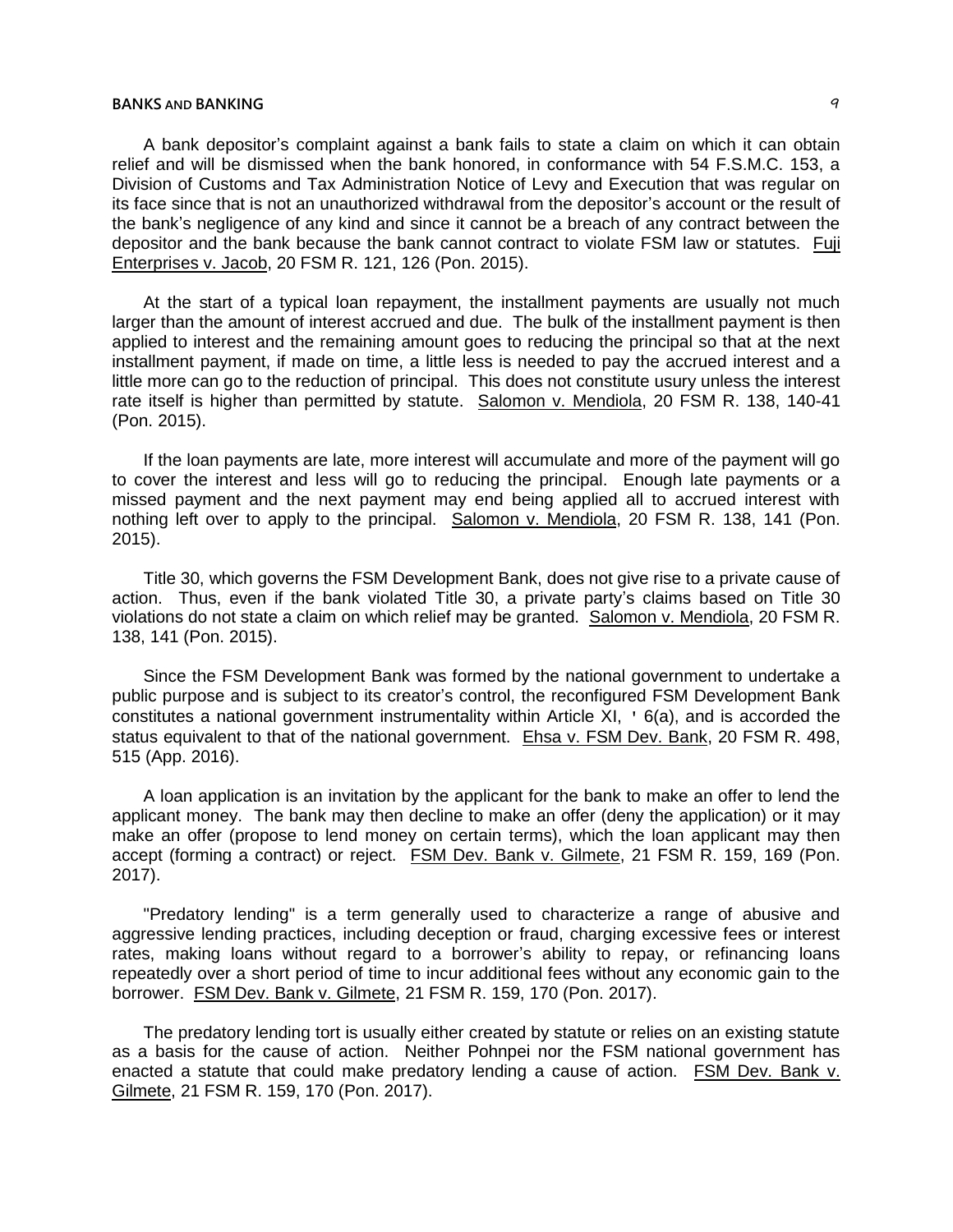The regulation of banking and of commercial paper are powers expressly delegated to the national government. "Commercial paper" is any instrument, other than cash, for the payment of money and is generally viewed as synonymous with negotiable paper or bills. Promissory notes are commercial paper. FSM Dev. Bank v. Gilmete, 21 FSM R. 159, 170 n.4 (Pon. 2017).

A bank does not have a duty to dispute a depositor's tax assessment, nor to challenge the constitutionality of 54 F.S.M.C. 153, as these are the account holder's responsibilities, and the bank is obliged to comply with the statutory levy, or face penalties under the law. Fuji Enterprises v. Jacob, 21 FSM R. 355, 362 (App. 2017).

Congress created the FSM Development Bank and gave it the power to lend money either with or without security, and if with security upon such terms as may from time to time seem expedient. Setik v. FSM Dev. Bank, 21 FSM R. 505, 519 (App. 2018).

A claim that the FSM Development Bank should not be trying to make a profit is neither a ground for relief from judgment nor a meritorious defense. Setik v. FSM Dev. Bank, 21 FSM R. 505, 519 (App. 2018).

Title 30, which governs the FSM Development Bank, does not give rise to a private cause of action for borrowers or others. Setik v. Mendiola, 21 FSM R. 537, 556 (App. 2018).

The borrowers' claim that the bank's chairman of the board and members breached their fiduciary duties owed to the bank's shareholders, even if proven, cannot state a claim on which the borrowers could be granted relief. This is because a party cannot raise third persons' claims. A party may raise only its own claims and must assert its own legal rights and interests; it cannot rest its claim to relief on third parties' legal rights or interests. Setik v. Mendiola, 21 FSM R. 537, 557 (App. 2018).

FSM Development Bank loans that are determined to be no longer collectable are subject to write-off, but when the mortgaged parcel securing the loan is still generating income, in the form of monthly rent, the loan is still deemed to be capable of being paid off. FSM Dev. Bank v. Carl, 21 FSM R. 640, 643-44 (Pon. 2018).

A borrower's death does not automatically make an FSM Development Bank loan subject to a write-off. Rather, the death is only one criteria to be considered. FSM Dev. Bank v. Carl, 21 FSM R. 640, 644 (Pon. 2018).

An Act of Congress created the FSM Development Bank as a corporate entity. That statute, now FSM Code Title 30, operates as the bank's articles of incorporation, charter, and corporate registration. FSM Dev. Bank v. Salomon, 22 FSM R. 175, 184-85 (Pon. 2019).

The power to regulate banking is expressly delegated to Congress. FSM Dev. Bank v. Lighor, 22 FSM R. 321, 329, 330 (Pon. 2019).

In creating the FSM Development Bank, the FSM government intended to establish an independent financial institution operating under its own Board of Directors but conducting its activities within the framework of the national government's general economic plans, policies, and priorities. FSM Dev. Bank v. Lighor, 22 FSM R. 321, 330 (Pon. 2019).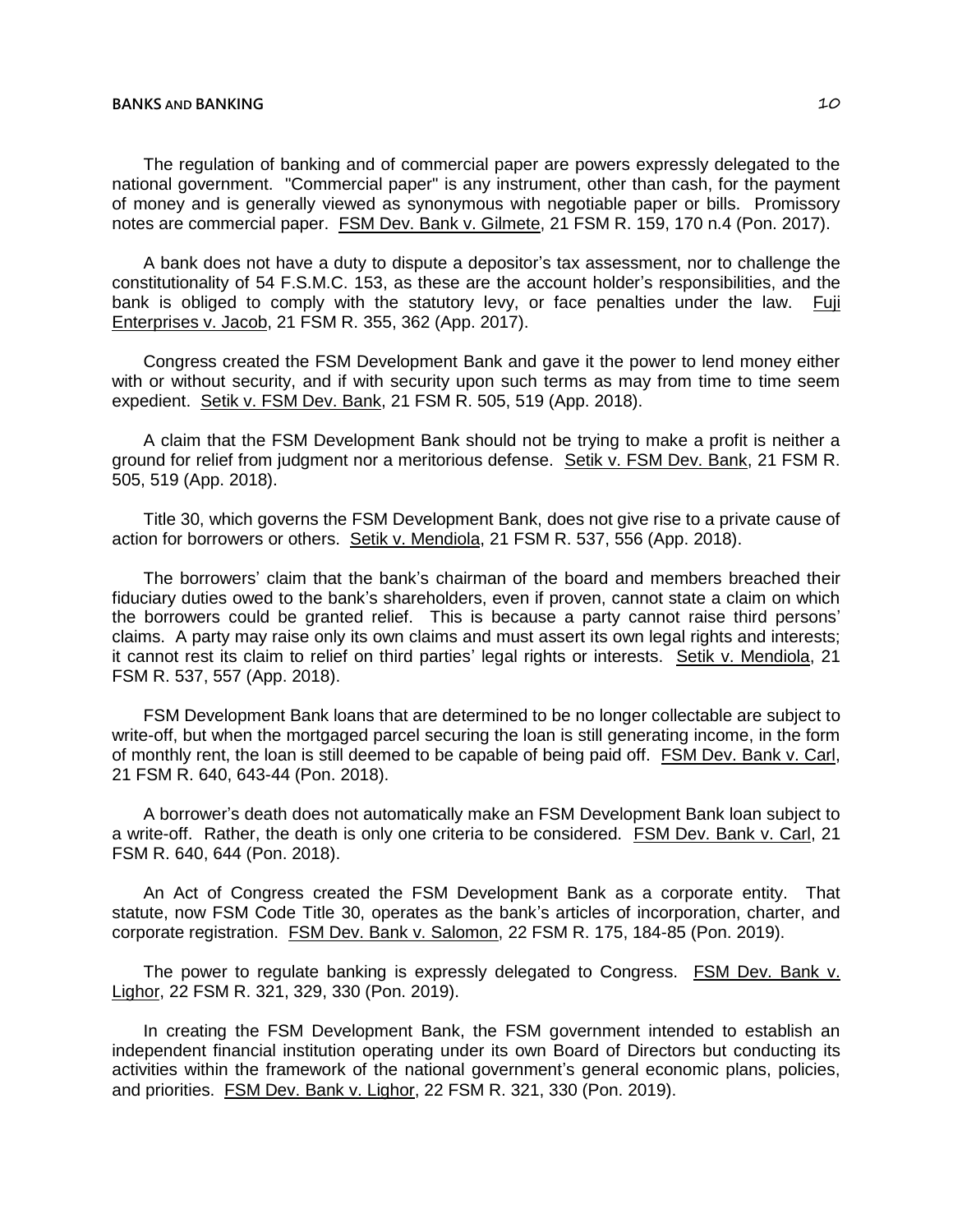Since it is the government's intent that the FSM Development Bank have and retain the legal capacity to acquire, own title to, dispose of, and otherwise deal in FSM land and waters, no stock in the Bank may be owned by any person or entity whose partial ownership of the Bank would cause the Bank to lose such capacity under applicable law, and any transfer of Bank stock to such a person or entity will be null, void, and of no effect. FSM Dev. Bank v. Lighor, 22 FSM R. 321, 330 (Pon. 2019).

The enactment of FSM Code, Title 30 falls squarely within the Congress's express powers as delegated by the FSM Constitution. That 30 F.S.M.C. 137 deals with the FSM Development Bank's ability to acquire title to land places this activity squarely in the category of indisputedly national government powers. To function, the Bank must be able to deal with mortgages, as well as deeds and land titles, as land is the primary collateral possessed by most Micronesians. FSM Dev. Bank v. Lighor, 22 FSM R. 321, 330 (Pon. 2019).

Powers that are indisputedly national include the national government's power to buy land, and, as an instrumentality of the national government, the FSM Development Bank has the authority to act in that capacity according to laws enacted by the Congress under its express and implied powers under the Constitution. FSM Dev. Bank v. Lighor, 22 FSM R. 321, 330 (Pon. 2019).

Since the FSM Congress specified in 30 F.S.M.C. 137 that the FSM Development Bank must have and retain the legal capacity to acquire, own title to, dispose of, and otherwise deal in land and waters in the FSM, restrictions imposed by Pohnpei must fail as applied to the Bank's ability to acquire title to Pohnpei land. FSM Dev. Bank v. Lighor, 22 FSM R. 321, 330 (Pon. 2019).

If the FSM Development Bank's right to acquire, own title to, dispose of, and otherwise deal in FSM land and waters could be impaired in different ways by each of the four states, based on the states' Constitutions or statutes, it would eviscerate the national government's power to regulate the Bank under the express powers granted to it under the FSM Constitution. If each state could deny the Bank the right to acquire land, its essential functions would be impaired, and it would be unable to achieve the stated purpose of operating as an independent financial institution within the framework of the national government's general economic plans, policies, and priorities. FSM Dev. Bank v. Lighor, 22 FSM R. 321, 330-31 (Pon. 2019).

The FSM Development Bank's ability to hold title to land enables it to be flexible when negotiating with borrowers who are behind or in default on collateralized loans. FSM Dev. Bank v. Lighor, 22 FSM R. 321, 331 (Pon. 2019).

That the FSM Development Bank has an alternative means to collect debts without holding title to land in Pohnpei is not relevant when the Bank seeks to acquire fee simple title to land, which it is entitled to do under 30 F.S.M.C. 137. FSM Dev. Bank v. Lighor, 22 FSM R. 321, 332 (Pon. 2019).

A 9% interest rate is not usurious. The court thus has no power to disregard it, or to otherwise vary it, lower it, or raise it because the parties agreed to the  $9\%$  rate  $-$  the bank offered to lend the loan applicants money at 9%, and those applicants, who borrowed money, agreed to borrow it at 9%. FSM Dev. Bank v. Salomon, 22 FSM R. 468, 474 n.1 (Pon. 2020).